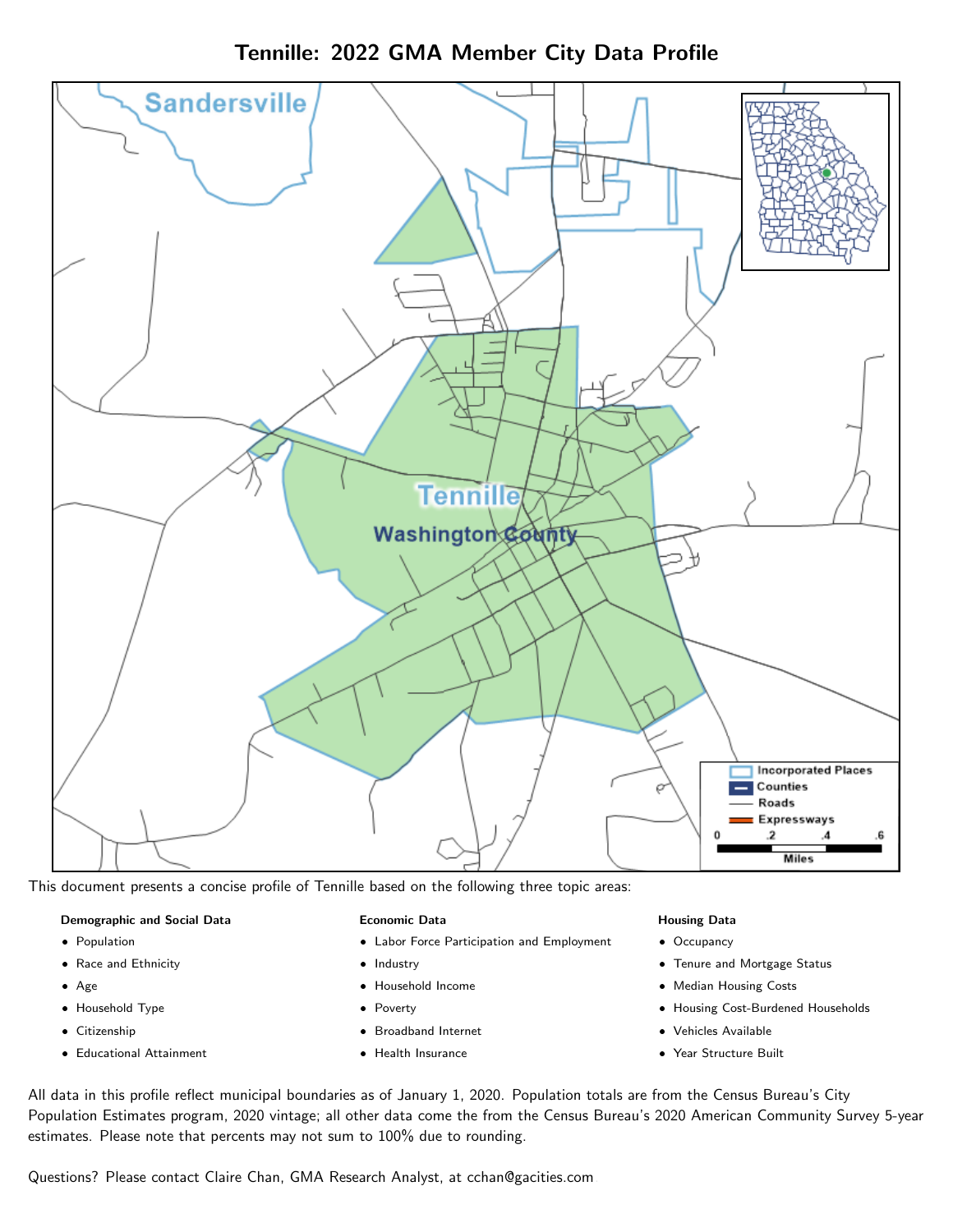# Tennille: Demographic and Social





### **Citizenship**



Source: American Community Survey, 2020 5-year estimates, table B05002 Source: American Community Survey, 2020 5-year estimates, table B15002





Source: U.S. Census Bureau, City Population Estimates, 2020 vintage Source: American Community Survey, 2020 5-year estimates, table B03002

## Household Type



Source: American Community Survey, 2020 5-year estimates, table B01001 Source: American Community Survey, 2020 5-year estimates, table B11001

#### Educational Attainment



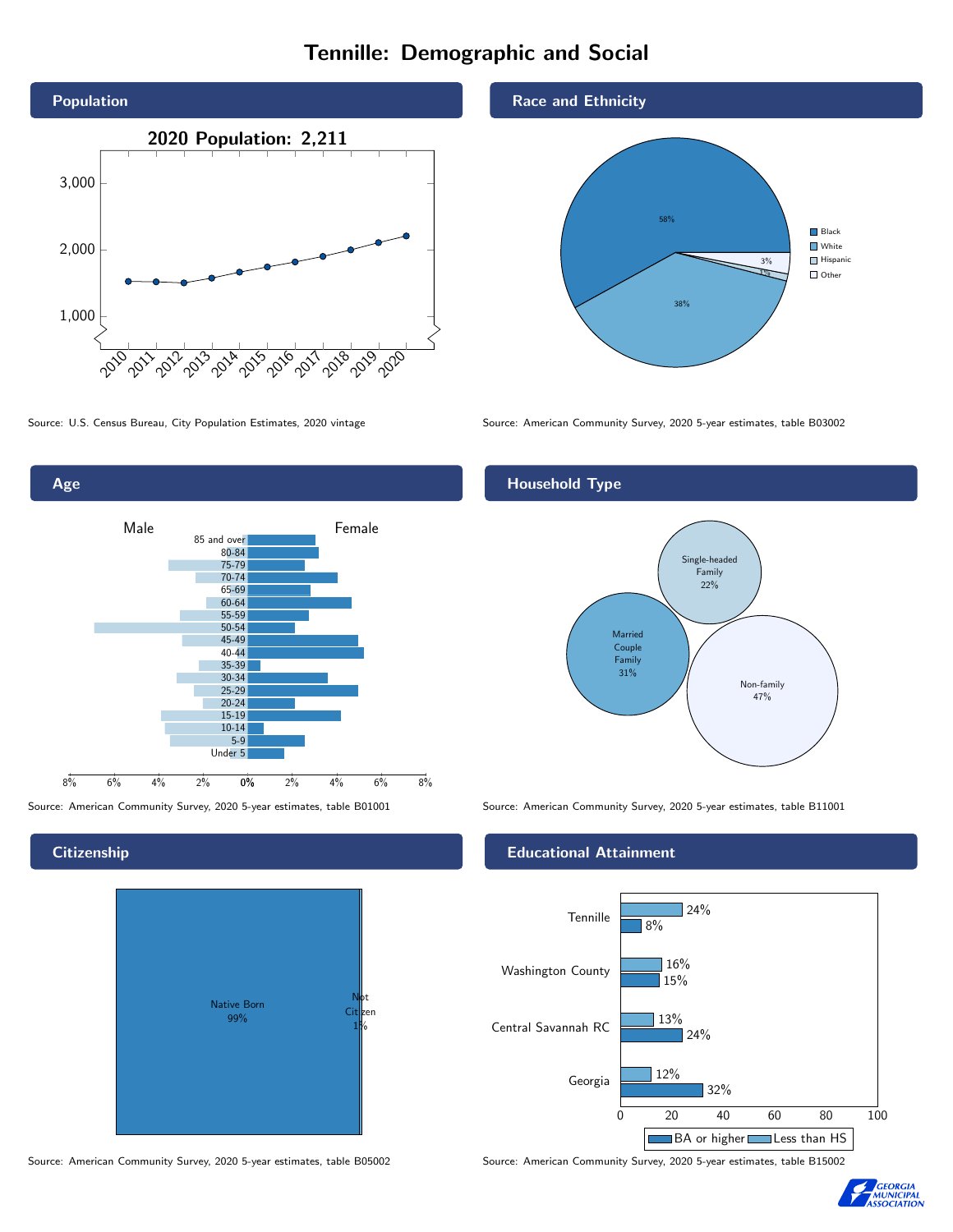# Tennille: Economic



Source: American Community Survey, 2020 5-year estimates, table B23001 Note: Unemployment rate is based upon the civilian labor force.

#### Industry

| Agriculture, forestry, fishing and hunting, and mining      | $2\%$ |
|-------------------------------------------------------------|-------|
| Construction                                                | 16%   |
| Manufacturing                                               | 10%   |
| <b>Wholesale Trade</b>                                      | $0\%$ |
| Retail Trade                                                | 10%   |
| Transportation and warehousing, and utilities               | 8%    |
| Information                                                 | $0\%$ |
| Finance and insurance, real estate, rental, leasing         | 3%    |
| Professional, scientific, mgt, administrative, waste mgt    | 5%    |
| Educational services, and health care and social assistance | 22%   |
| Arts, entertainment, recreation, accommodation, food        | 7%    |
| service                                                     |       |
| Other services, except public administration                | 9%    |
| Public administration                                       | 8%    |

Source: American Community Survey, 2020 5-year estimates, table C24030



Source: American Community Survey, 2020 5-year estimates, tables B19013 and B19025 Source: American Community Survey, 2020 5-year estimates, table B17010



Poverty



#### Health Insurance



Source: American Community Survey, 2020 5-year estimates, table B28002 Source: American Community Survey, 2020 5-year estimates, table B18135